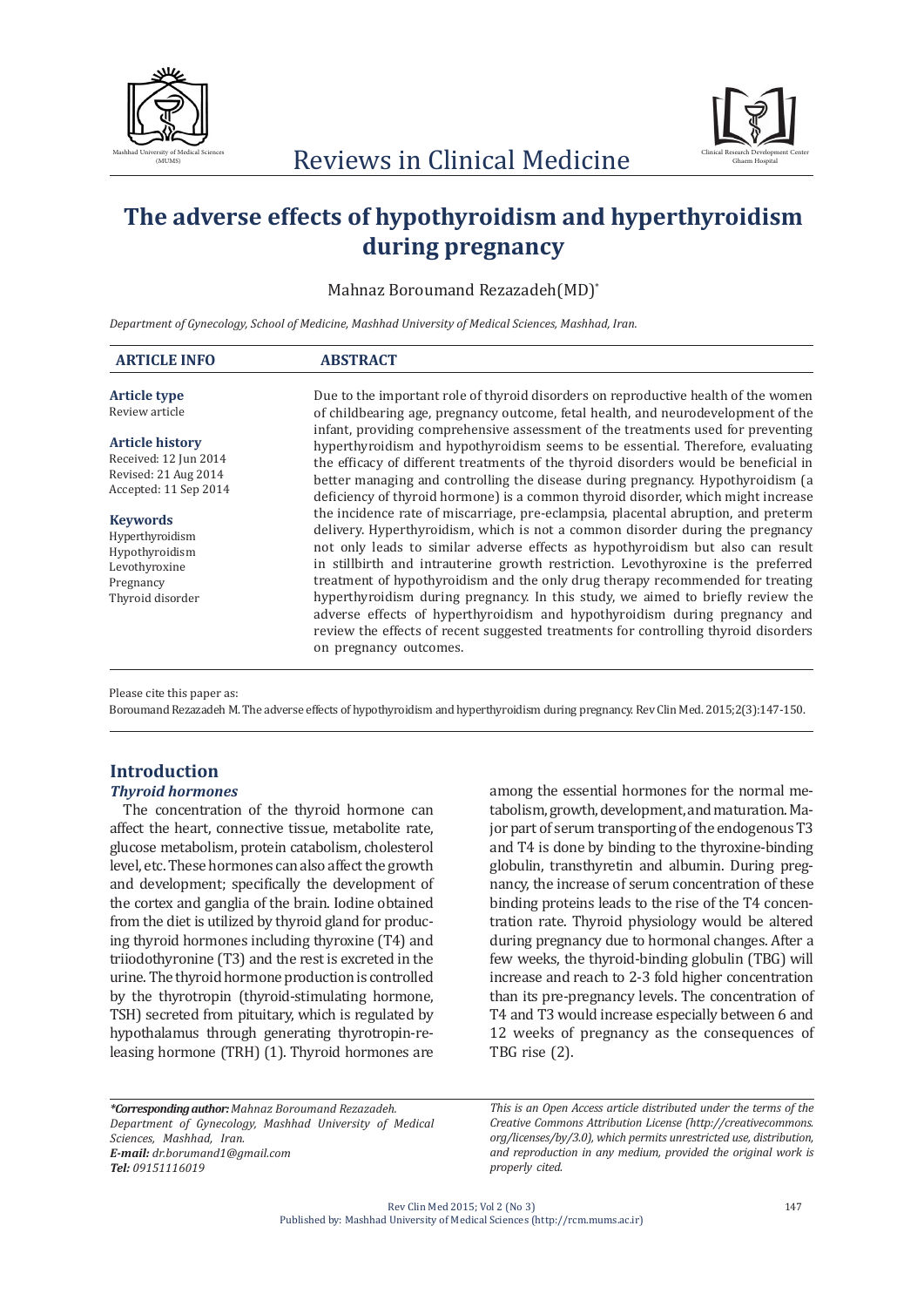#### **Literature review**

#### *Thyroid diseases*

Pregnancy is among the possible risk factors of the thyroid dysfunction. Normal thyroid function is essential for continuing normal reproduction. Hormonal changes such as increase in the estrogen level during pregnancy might lead to the significant changes of the thyroid function and iodine metabolism that eventually lead to higher obstetric complications in some cases (3).

In some pregnancy cases, normal physiological changes of the thyroid and nonspecific symptoms during congestion can inhibit thyroid disorder detection.

The prevalence of the thyroid dysfunction during pregnancy is estimated to be higher in regions with severe iodine deficiency compared with iodine-sufficient areas, which necessitates the thyroid function controlling in all the pregnant women to identify the cases with thyroid disorders (4). The prevalence of thyroid dysfunctions has been estimated to be almost 5% of all the pregnant women and 5 -10 % among the women at childbearing age.

Thyroid diseases as the second most common disorder after the diabetes mellitus comprise<br>hyperthyroidism, hypothyroidism, chronic hyperthyroidism, autoimmune thyroiditis, and hypothyroxinemia.

Habitual abortion, preterm labor, fetal death, retardation, congenital malformations, bleeding and depression after birth, anemia, cardiac disorder, and increased risk of maternal morbidity and mortality are various consequences of thyroid dysfunction during pregnancy (5,6).

#### *Hyperthyroidism*

Hyperthyroidism can be defined as the overproduction of the thyroid hormones (T4 orT3) with the prevalence rate of approximately 1% to 4% in the general population. It represents with a wide variety of the symptoms, which are different between patients such as anxiousness, tachycardia, atrial fibrillation, increased heat sensitivity, perspiration, skin changes, loss of weight, insulin resistance, fatigue, and shivering. The major cause of the hyperthyroidism, almost in 85% of the cases, is proposed to be the autoimmune Graves disease, which might be diagnosed through symptoms such as heat intolerance, enlargement of thyroid gland, increased T4, presence of thyroid autoantibodies, fetal tachycardia and cardiac failure, and fetal retardation (7). Graves disease has higher prevalence in women than men; specifically in women at reproductive age (20 to 40 years old) (8). Thyroid toxic adenoma, toxic nodular goiter, thyroid inflammation, gestational trophoblastic disease, struma ovarii and thyrotropin receptor (TSHR) activation are

other possible conditions, which might lead to the occurrence of hyperthyroidism (9-11).

Radioactive iodine uptake (RAIU) test is a diagnostic method of thyroid disorders especially hyperthyroidism, which is not appropriate to be used during pregnancy. Increased risk of several complications such as congestive heart failure, thyroid crisis, placental abruption, preeclampsia, miscarriage, stillbirth, premature birth, and intrauterine growth restriction (IUGR) has been illustrated as the consequences of hyperthyroidism during pregnancy. In order to treat the thyroid diseases of pregnant mother and prevent the incidence of the further complications, diagnosis and controlling of the thyroid status of the pregnant mother and the fetus is important early in the pregnancy.

Although radioactive iodine (radioiodine) therapy, antithyroid medications, and surgery are different types of hyperthyroidism treatment, only pharmacotherapy is suggested to be appropriate for the pregnant women. By performing radioiodine therapy, the maternal hyperthyroidism would be treated as a result of destroyed thyroid glands, which can lead to the neonatal hypothyroidism (12).

Thionamides, propylthiouracil (PTU), methimazole and carbimazole are different medications that can be used for treating the hyperthyroidism. Thionamides and methimazole act by blocking the enzyme thyroperoxidase, which leads to the inhibition of thyroid hormone synthesis in thyroid gland (8). Various side effects have been identified by using hyperthyroidism-treating drugs during pregnancy. Pruritus, rash, hives, swelling, fever, nausea, vomiting, granulopenia, septicemia, vasculitis, and liver dysfunction have been mentioned as the adverse effects of pharmacotherapy for treating hyperthyroidism (8).

In pregnancies with hyperthyroidism incidence, methiamazole and thionamides are proposed drugs, which might lead to fetal birth abnormalities and maternal liver injuries, respectively (13).

Although the lower doses of methiamazole control hyperthyroidism better and lead to lower toxicity in comparison to thionamides, pregnancy is the exception condition for using methiamazole. Application of methimazole might lead to some neonatal undesirable outcomes with low prevalence including aplasia cutis (scalp lesions), choanal atresia (blocked nasal passage), and oesophageal atresia. Although thionamides may cause maternal liver injury and hepatic related complications, it is the preferred medication (a first-line agent) for managing the pregnant women hyperthyroidism specifically at the first trimester (14). Administering the antithyroid drugs has been recommended to be as low dose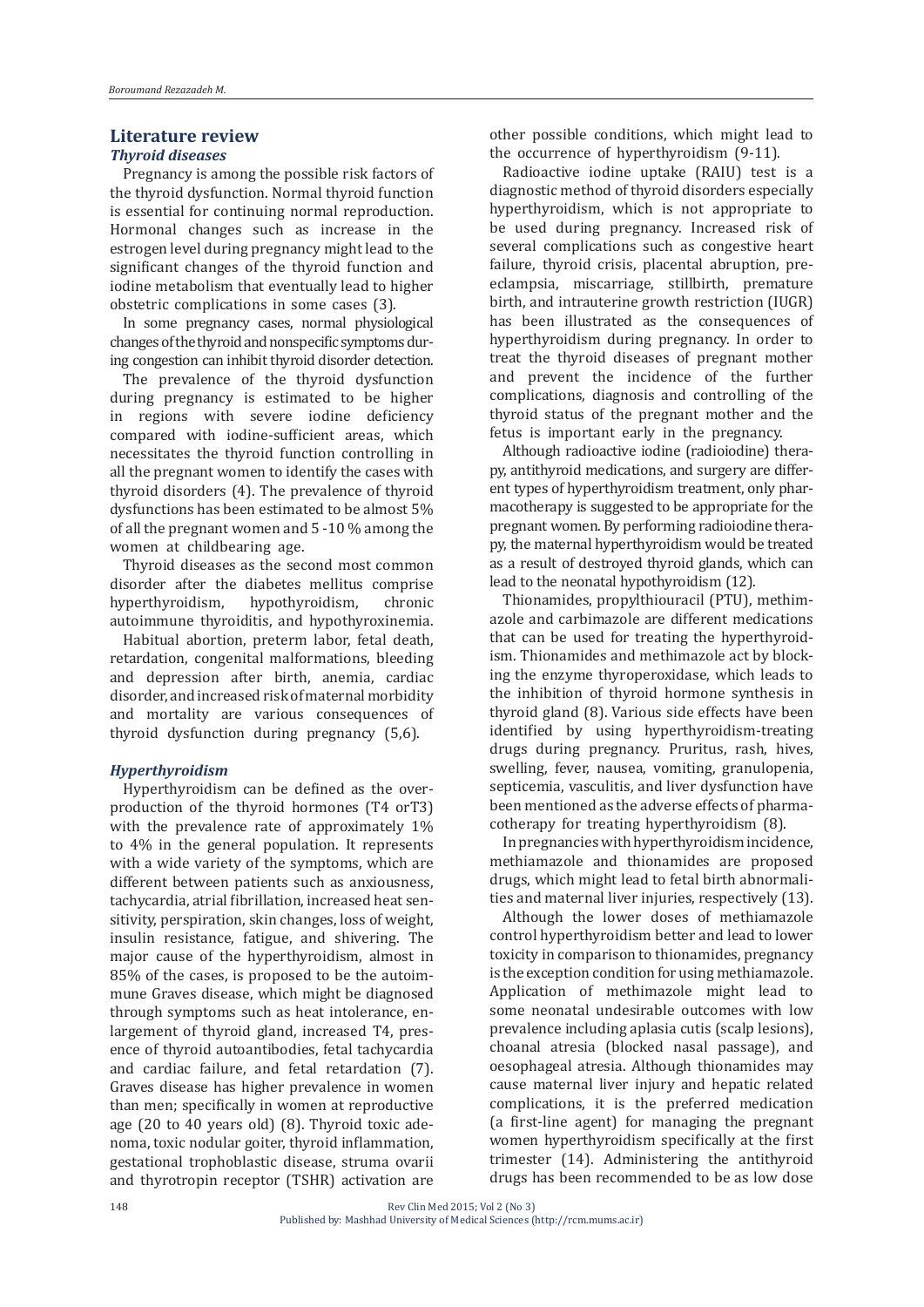as possible. Overutilization should be avoided due to the potential risks of hypothyroidism and some long-term effects in fetus.

#### *Hypothyroidism*

Hypothyroidism (overt or subclinical types) can be observed among the pregnant women with the incidence rate of 3% to 5% of general population.

Low level of free thyroxine hormone accompanying with increased TSH is defined as overt hypothyroidism whereas normal level of thyroid hormone and high TSH can be explained as subclinical hypothyroidism. The situation with normal free thyroxine level and decreased TSH can be defined as isolated maternal hypothyroxinaemia. The general presentations of hypothyroidism might be increased weight, constipation, weakness, muscle cramps, cold intolerance, and dry skin. Iodine deficiency with the prevalence of 2 billion people is known as a major cause of hypothyroidism specifically in Central and South America and Asia (15). Thyroid peroxidase antibody (TPOAb) and thyroglobulin antibody (TgAb) are two types of antithyroid autoantibodies that rise in concentration during pregnancy in the first trimester of almost 18% of pregnancies. These autoantibodies can lead to hypothyroidism and other consequent disorders by affecting the thyroid such as spontaneous abortion, premature birth, infertility, maternal depression, or thyroiditis after delivery (15, 16). Thyroid autoimmunity is one of the major causes of hypothyroidism. Therefore, normal functioning of the endocrine and immune system is essential for maturation of oocytes and preventing the infertility and reproductive complications.

 According to several previous retrospective studies since 1993, various factors have been mentioned as consequences of undiagnosed or untreated hypothyroidism including abortion, hypertension, anemia, placental abruption, haemorrhage after delivery, several neonatal complications, requirement of the intensive care unit, and various fetal neurodevelopmental disorders (17-20)

A considerable reduction in the incidence of fetal neurodevelopmental disorders has been reported due to an appropriate diagnosis and controlling of convert or subclinical hypothyroidism of pregnant women (21). Because of the principal effect of iodine deficiency in occurrence of hypothyroidism and consequent cretinism, application of iodized salt, bread, water, and oil as iodine supplementation might be able to control iodine deficiency-induced disorders. Increased thyroxine intake has been proposed to be beneficial during pregnancy in iodinesufficient conditions to treat hypothyroidism. Administering selenium during pregnancy has been suggested to be influential in decreasing the possibility of hypothyroidism incidence.

Detailed information of two clinical trials, which studied the efficacy of different treatment applied for reducing the hypothyroidism rate during pregnancy, is summarized in Table 1. These trials evaluated the incidence of pre-eclampsia and preterm delivery as the primary outcomes. Changes of the gestational hypertension, serum TSH and free T4, miscarriages, abruption, and clinical characteristics of newborns were considered as secondary outcomes of these trials.

Negro et al, in 2006, compared the efficacy of different levothyroxine (LT) doses on managing the thyroid function of TPOAb-positive pregnant women, with no intervention during pregnancy. According to Negro et al, using LT for TPOAb(+) pregnant women, only resulted in significant reduction of preterm labor and did not decrease

| <b>First author</b><br>Year<br>Country<br>Reference | <b>Participants</b>                                                              | <b>Intervention</b>                                                                                                 | <b>Results</b>                                                                                                                                              |
|-----------------------------------------------------|----------------------------------------------------------------------------------|---------------------------------------------------------------------------------------------------------------------|-------------------------------------------------------------------------------------------------------------------------------------------------------------|
| Negro<br>2006<br>Italy<br>(21)                      | 105 TPOAb $(+)$ <sup>*</sup> patients<br>$LT^{**}$ gr: 55<br>No treatment gr: 50 | LT versus no treatment<br>LT dose: $0.5-1 \mu g/kg/d$<br>(based on TSH and thyroid peroxidase an-<br>tibody titers) | Preterm delivery:<br>RR 0.28; 95% CI (-0.10 to -0.80)<br>Pre-eclampsia:<br>RR 0.61; 95% CI (-0.11, 3.48)<br>Miscarriage:<br>RR 0.25; 95% CI (-0.06, 1.15)   |
| Negro<br>2007<br>Italy<br>(22)                      | 169 TPOAb(+)patients<br>Se*** group: 77<br>Placebo: 74                           | Se versus Placebo<br>Se dosage:<br>200 μg/day after 12 weeks gestation<br>Iodized salt was used by all the patients | Preterm delivery:<br>RR 0.96; 95% CI (-0.20 to 4.61)<br>Pre-eclampsia:<br>RR 1.44; 95% CI (-0.25 to 8.38)<br>Miscarriage:<br>RR 0.85; 95% CI (0.30 to 2.42) |

**Table 1**. Detailed information of two randomized controlled trials about the efficacy of different interventions used for pregnancy-induced hypothyroidism.

\* TPOAb(+): Thyroid peroxidase antibody positive; \*\*LT: Levothyroxine; \*\*\*Se: Selenomethionine (selenium)

Rev Clin Med 2015; Vol 2 (No 3) Published by: Mashhad University of Medical Sciences (http://rcm.mums.ac.ir)